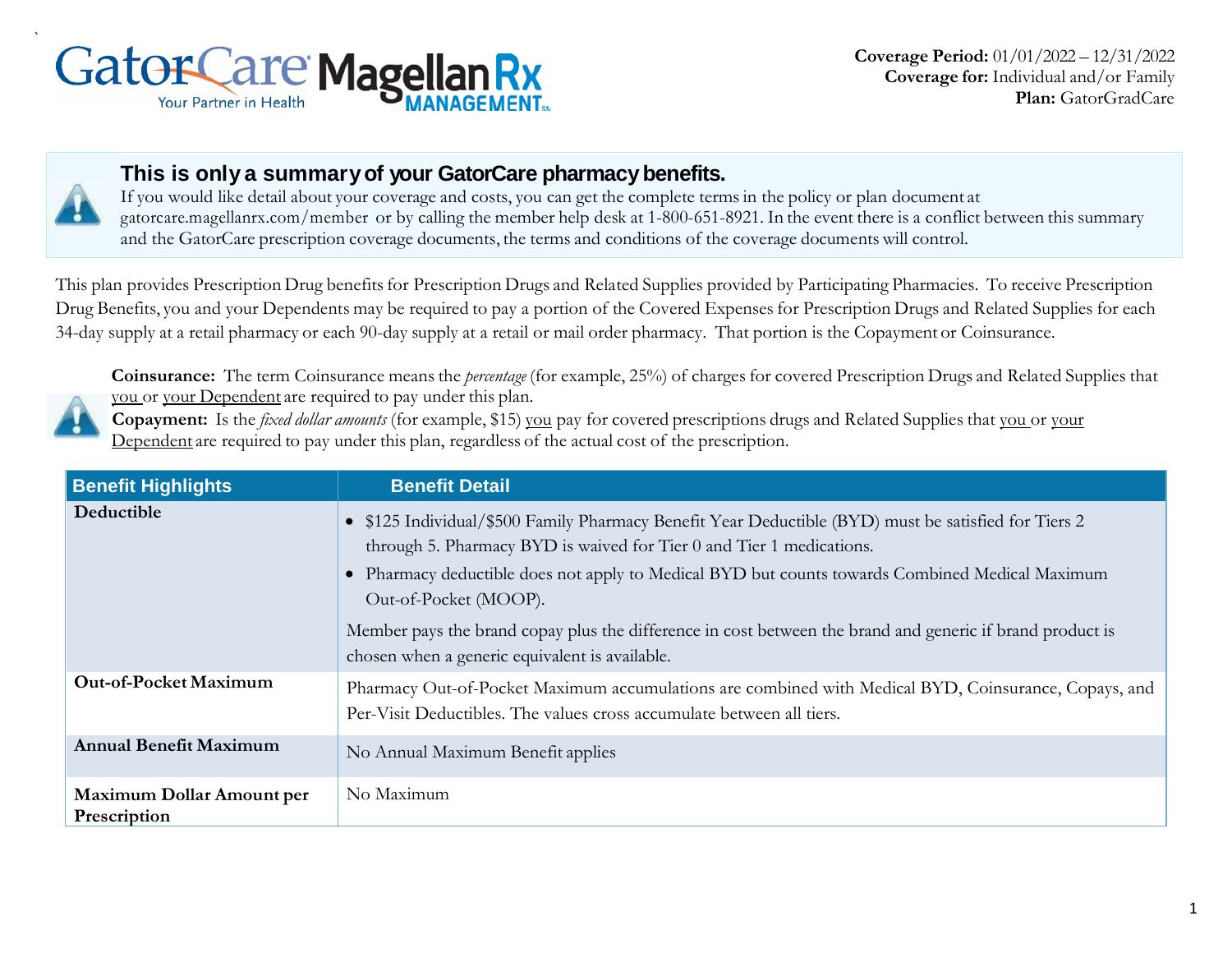

| <b>Benefit Highlights</b>                                                  | <b>Benefit Detail</b>                                                                                                                                                                                                                                                                                                                                                                                                                                                                                                                                                                                                                            |  |
|----------------------------------------------------------------------------|--------------------------------------------------------------------------------------------------------------------------------------------------------------------------------------------------------------------------------------------------------------------------------------------------------------------------------------------------------------------------------------------------------------------------------------------------------------------------------------------------------------------------------------------------------------------------------------------------------------------------------------------------|--|
| Copay Assistance Maximization<br>Program - Value Max                       | Members utilizing specialty medications accessed through Magellan Rx Pharmacy or a UF Health Pharmacy are<br>encouraged to participate in copay assistance programs sponsored by manufacturers of certain specialty<br>medications. By covering most of your out-of-pocket costs, these programs save significant money for you and the<br>plan. Copay assistance dollars paid by a manufacturer will not count toward your annual deductible and out-of-<br>pocket maximum. A list of specialty medications included in this program can be found at gatorcare.org.                                                                             |  |
| <b>Early Fill Requirement</b><br>How soon can I refill my<br>prescription? | Retail: 7 days remaining<br>Extended Supply at Retail: 11 days remaining<br>Mail Order: 11 days remaining<br><b>Maintenance drugs:</b><br>Retail: 7 days remaining<br>Extended Supply at Retail: 11 days remaining<br>Mail Order: 11 days remaining                                                                                                                                                                                                                                                                                                                                                                                              |  |
| Retail Copay/Coinsurance<br>(34-Days Supply)                               | Tier 0/Value Based: 0% Coinsurance - Includes Healthcare Reform Medications covered at no cost to member<br>(no Rx BYD applies)<br>Tier 1/Generic Medications: 25% Coinsurance up with \$10 Min. to \$20 Max. (no Rx BYD applies)<br>Tier 2/Preferred Brand Medications: 25% Coinsurance with \$25 Min. to \$50 Max. (after Rx BYD)<br>Tier 3/Preferred Specialty Medications: 25% Coinsurance with \$50 Min. to \$100 Max. (after Rx BYD)<br>Tier 4/Non-Preferred Brand Medications: 40% Coinsurance with \$70 Min. to \$240 Max. (after Rx BYD)<br>Tier 5/Non-Preferred Specialty: 40% Coinsurance with \$70 Min. to \$240 Max. (after Rx BYD) |  |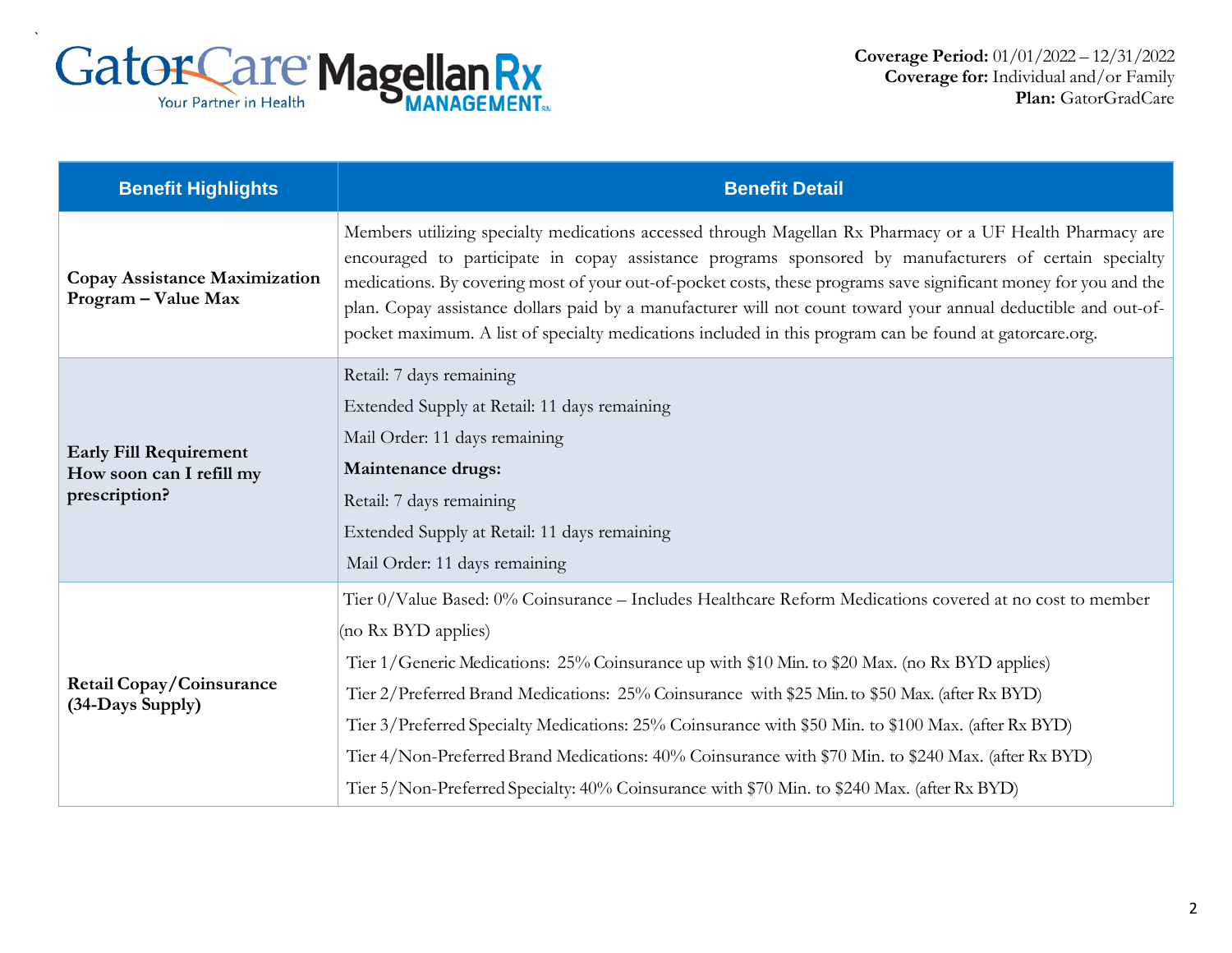

| <b>Benefit Highlights</b>                                                               | <b>Benefit Detail</b>                                                                                                                                                                                                                                                                                                                                                                                                                                                                                                                                                                                                                      |  |  |
|-----------------------------------------------------------------------------------------|--------------------------------------------------------------------------------------------------------------------------------------------------------------------------------------------------------------------------------------------------------------------------------------------------------------------------------------------------------------------------------------------------------------------------------------------------------------------------------------------------------------------------------------------------------------------------------------------------------------------------------------------|--|--|
| <b>Extended Supply at Retail or</b><br>Mail Order Copay/Coinsurance<br>(90-Days Supply) | Tier 0/Value Based: 0% Coinsurance – Includes Healthcare Reform Medications covered at no cost to member<br>(no Rx BYD applies)<br>Tier 1/Generic Medications: 25% Coinsurance with \$25 Min. to \$50 Max. (no Rx BYD applies)<br>Tier 2/Preferred Brand Medications: 25% Coinsurance with \$62.50 Min. to \$125 Max. (after Rx BYD)<br>Tier 4/Non-Preferred Brand Medications: 40% Coinsurance with \$175 Min. to \$600 Max. (after Rx BYD)<br>Note: In order to receive a 90-day supply at retail, you must have received two 14-34 day fills within the previous<br>90 days for the same prescription, otherwise the claim will reject. |  |  |
| Mandatory 90-Day Supply on Tier<br>0, 1, and Tier 2 Maintenance<br><b>Medications</b>   | On the 3rd fill of a Tier 0, 1, or Tier 2 maintenance medication, a 90-day supply will be required. The 90-day supply<br>may be obtained from a Mail or Retail network pharmacy. Controlled drugs including those used to treat anxiety,<br>sleep, pain and hyperactivity disorders are not subject to the 90-day requirement.<br>Maintenance 90-day claims filled at UF Health pharmacies will receive a reduced copay (2x copay) vs claims filled<br>at retail (2.5x Copay).<br>Certain other medications, including inhalers, are not subject to the 90-day requirement. See Gatorcare.org for a<br>complete list.                      |  |  |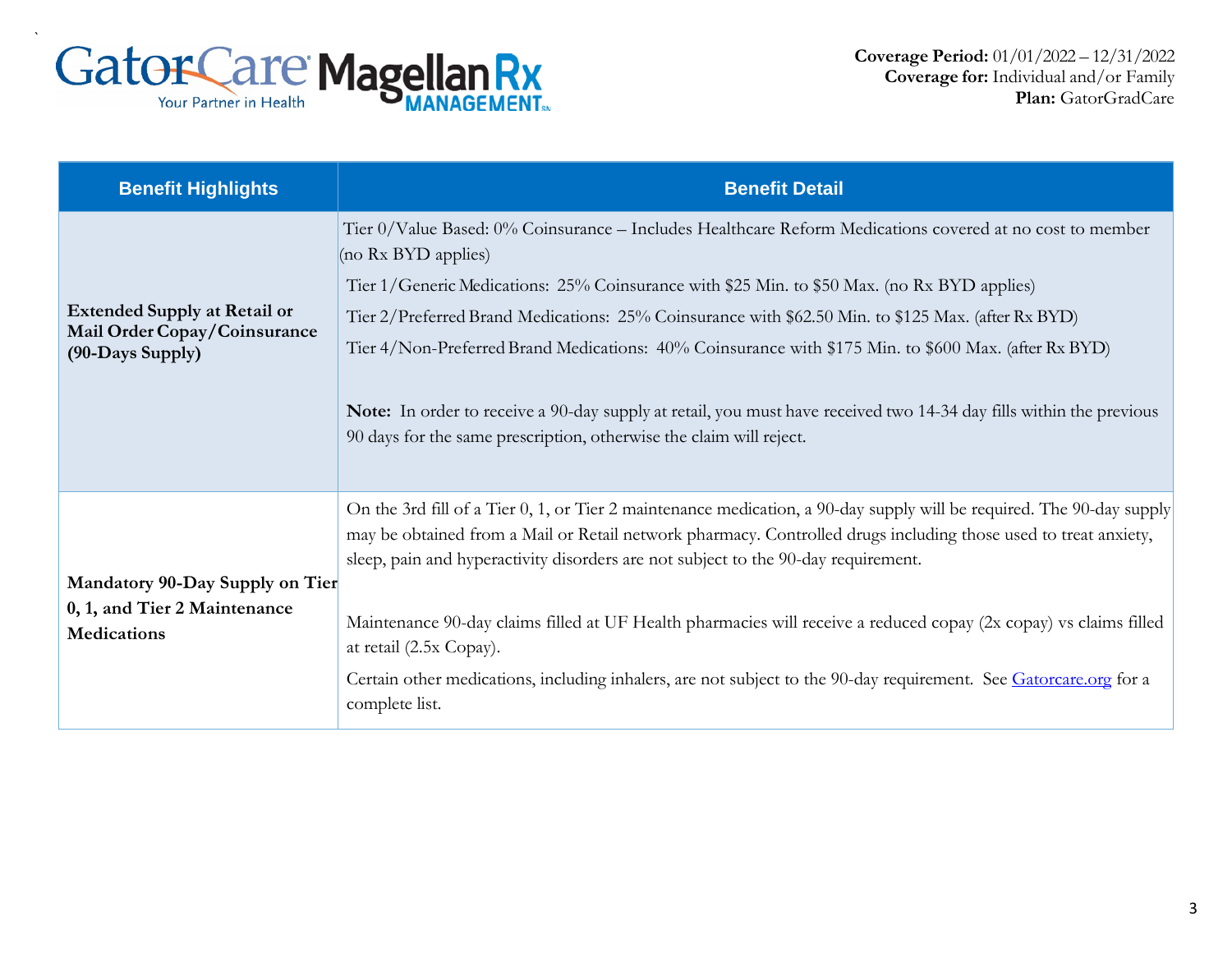

| <b>Benefit Highlights</b>         | <b>Benefit Detail</b>                                                                                                                                                                                                                                                                                                                                                                                                                                                                                 |
|-----------------------------------|-------------------------------------------------------------------------------------------------------------------------------------------------------------------------------------------------------------------------------------------------------------------------------------------------------------------------------------------------------------------------------------------------------------------------------------------------------------------------------------------------------|
| <b>Self-Administered Products</b> | Specialty drugs: Covered<br>Non-Specialty drugs: Covered<br>Exceptions/Limitations:<br>Physician Administered drugs in the office or by a home health care provider are not covered under the<br>$\bullet$<br>prescription drug benefit.                                                                                                                                                                                                                                                              |
| <b>Diabetic Supplies</b>          | Covered - Insulin, syringes, and needles for injecting prescribed insulin; blood glucose testing strips and tablets,<br>lancets, glucometers, and acetone test tablets.<br>Exceptions/Limitations:<br>Insulin pumps and related supplies are covered under the medical benefit and must be purchased through a<br>$\bullet$<br>DME supplier. Medical Coverage Guidelines apply.<br>Examples of items not covered include alcohol swabs, glucose (over-the-counter [OTC]), and batteries.<br>$\bullet$ |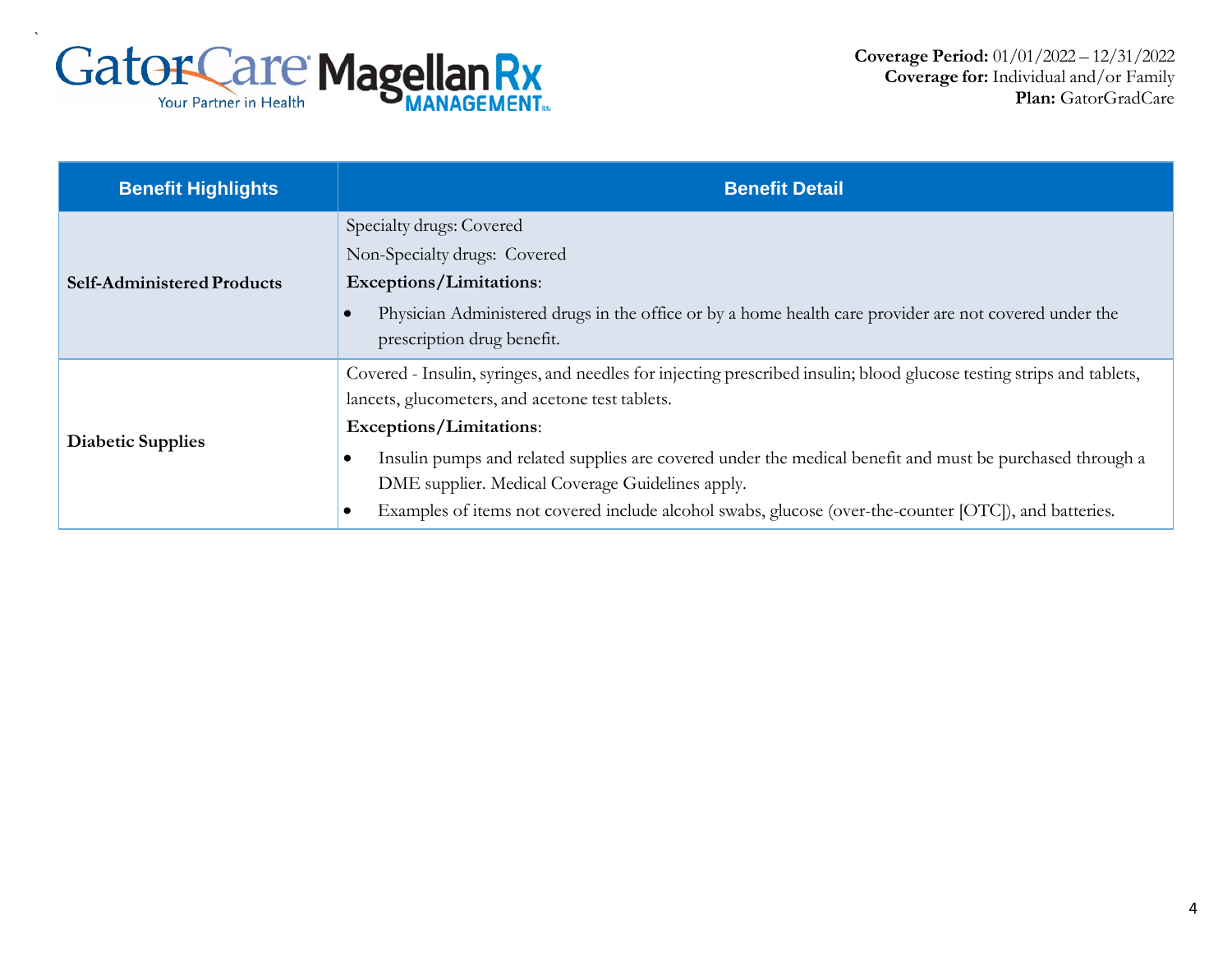

 $\ddot{\phantom{0}}$ 

| <b>Benefit Highlights</b>                           | <b>Benefit Detail</b>                                                                                 |  |
|-----------------------------------------------------|-------------------------------------------------------------------------------------------------------|--|
|                                                     | Covered at \$0 copay for generic oral contraceptives.                                                 |  |
|                                                     | Exceptions/Limitations:                                                                               |  |
| <b>Contraceptive Products</b>                       | Over-the-counter methods of contraception are not covered.                                            |  |
|                                                     | IUD devices are not covered under the prescription drug benefit - refer to medical plan for coverage. |  |
| <b>Anti-Coagulant Products</b>                      | Covered                                                                                               |  |
| <b>Experimental and Investigational</b><br>Products | Not Covered                                                                                           |  |
| <b>Growth Hormone Products</b>                      | Covered - Some Limitations may apply.                                                                 |  |
|                                                     | Medical Coverage Guidelines apply.                                                                    |  |
|                                                     | Covered                                                                                               |  |
| <b>Erectile Dysfunction Products</b>                | <b>Exceptions/Limitations:</b>                                                                        |  |
|                                                     | Quantity limit of 6 per 30-day supply<br>$\bullet$                                                    |  |
|                                                     | Covered at \$0 copay                                                                                  |  |
|                                                     | Influenza, Haemophilus Influenza Type B, Hepatitis A and B, Human Papilloma Virus,<br>$\bullet$       |  |
| <b>Vaccines (Adults)</b>                            | Meningococcal, Measles/Mumps/Rubella, Pneumococcal, Td booster, Tdap, Varicella and Zoster            |  |
|                                                     | Note: Only vaccines administered by a pharmacist are covered under the pharmacy benefit. All other    |  |
|                                                     | methods may be covered under the medical benefit.                                                     |  |
| <b>Prevention of Breast Cancer</b>                  | Covered at \$0 copay                                                                                  |  |
|                                                     | • Tamoxifen, Raloxifene                                                                               |  |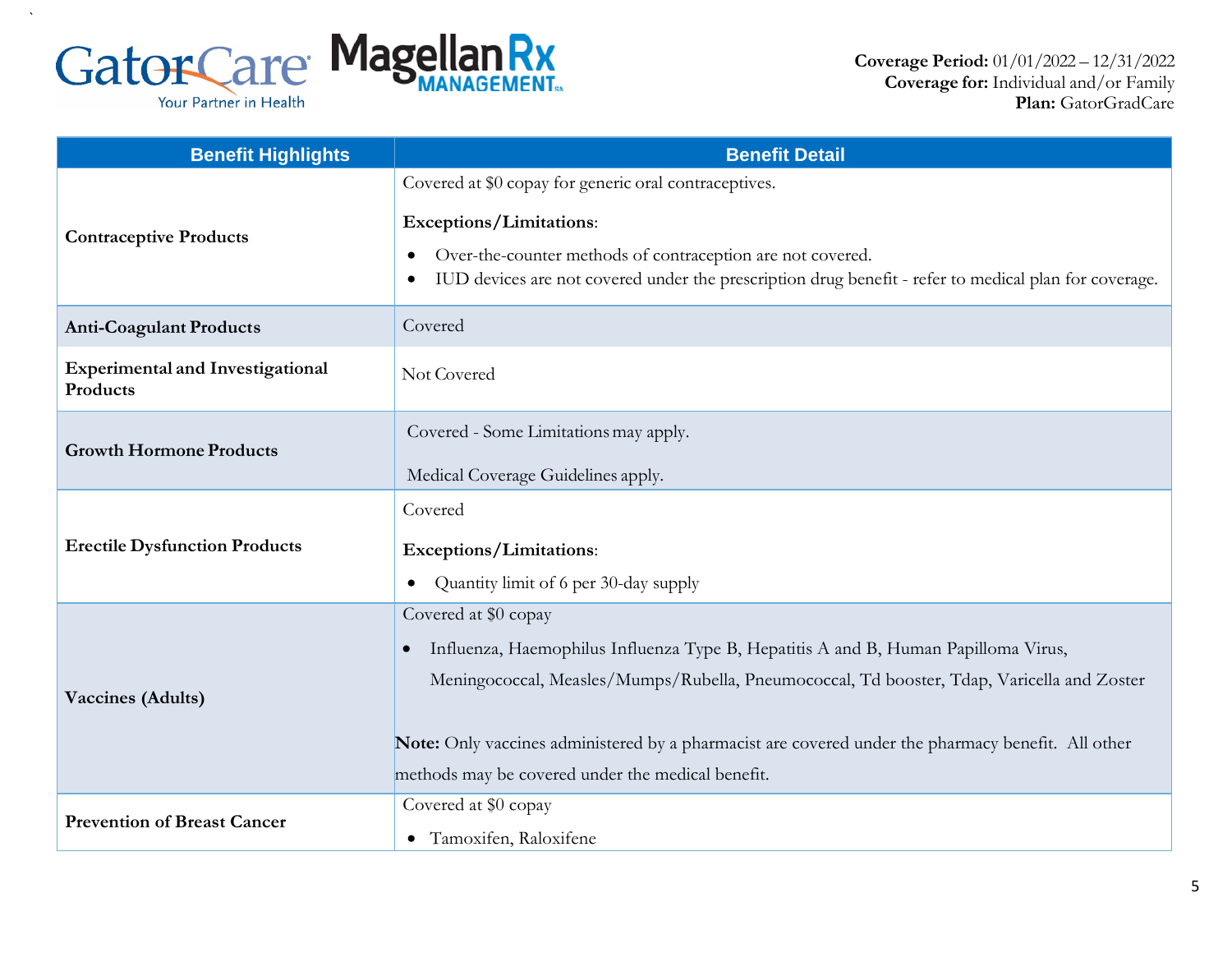

| <b>Benefit Highlights</b>                    | <b>Benefit Detail</b>                                                                                                                                                  |  |
|----------------------------------------------|------------------------------------------------------------------------------------------------------------------------------------------------------------------------|--|
| <b>Infertility Products</b>                  | Not Covered                                                                                                                                                            |  |
| <b>Hair Growth Products</b>                  | Not Covered                                                                                                                                                            |  |
| <b>Proton Pump Inhibitor Products</b>        | Covered                                                                                                                                                                |  |
| <b>Statin Products</b>                       | Low and moderate dose generic statins are covered at \$0 copay for ages $40 - 75$ .                                                                                    |  |
| Weight Loss/Appetite Suppressant<br>Products | Not Covered                                                                                                                                                            |  |
| <b>Retin A Products</b>                      | Covered<br>Exceptions/Limitations:<br>Covered when medical coverage guidelines are met up to age 26 (benefit year). Some limitations<br>may apply.                     |  |
| <b>Smoking Cessation Products</b>            | Covered at \$0 copay<br>Exceptions/Limitations:<br>Bupropion SR 150 mg (generic only), Chantix, Nicotine patches, Nicotine gum, Nicotine lozenges<br>$\bullet$         |  |
| <b>Prenatal Vitamins</b>                     | Covered at \$0 copay<br>Exceptions/Limitations: Generic prescription required products only                                                                            |  |
| <b>Drug Samples</b>                          | Patient use of free goods or samples does not qualify as an established patient or guarantee coverage. All<br>policy criteria must be met in order to obtain coverage. |  |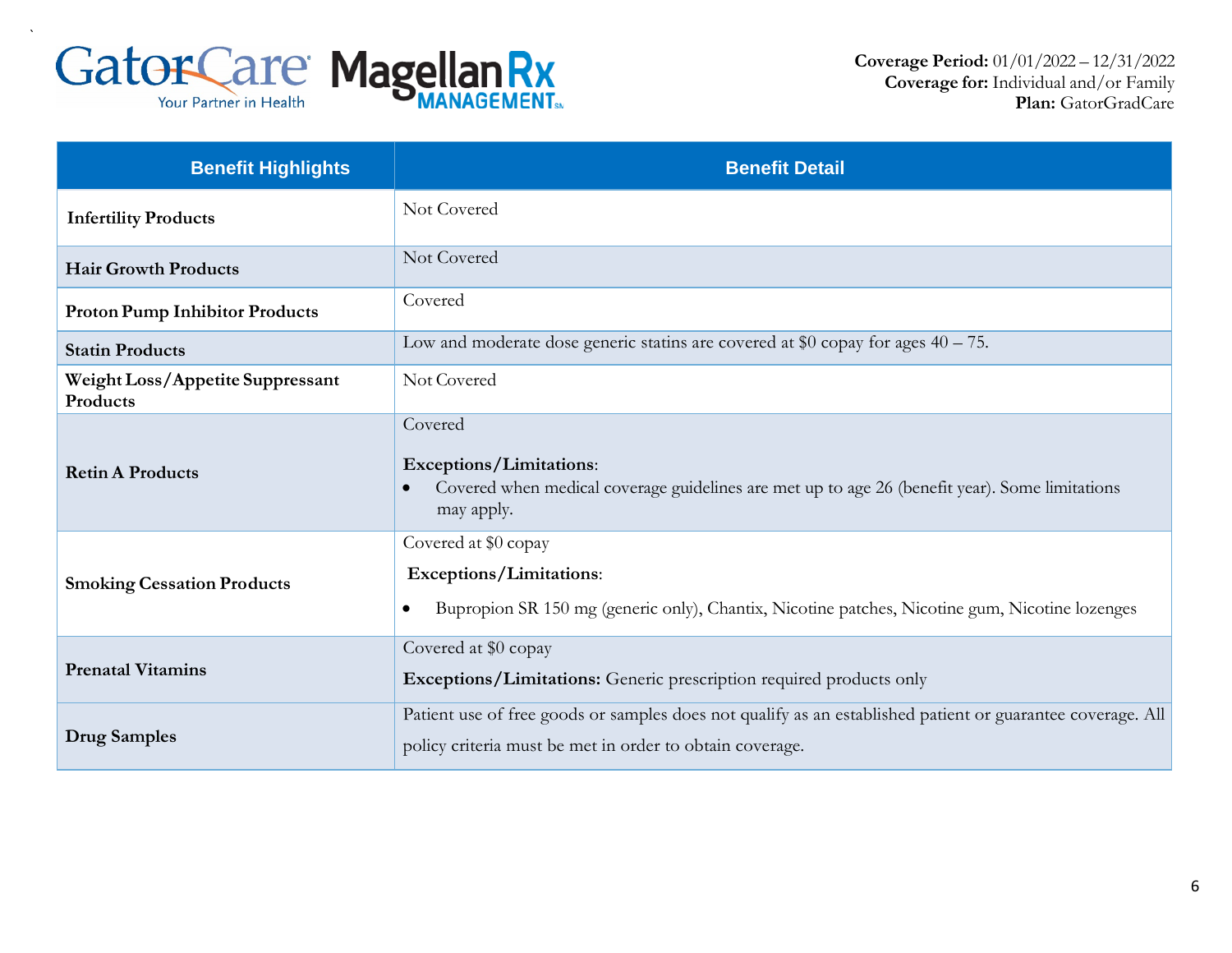

| <b>Benefit Highlights</b>        | <b>Benefit Detail</b>                                                                                                                                                                                                                                                                                                                                                                                                                                  |  |
|----------------------------------|--------------------------------------------------------------------------------------------------------------------------------------------------------------------------------------------------------------------------------------------------------------------------------------------------------------------------------------------------------------------------------------------------------------------------------------------------------|--|
| Nutritional/Vitamin Products     | Not Covered<br>Exceptions/Limitations:<br>Covered: cyanocobalamin [INJ], eliphos, ergocalciferol, folic acid, NASCOBAL, potassium<br>chloride, potassium chloride extended release (ER), sodium fluoride<br>Iron Supplements (covered at \$0 copay)<br>$\bullet$<br>• Folic Acid 0.4 mg and 0.8 mg (covered at \$0 copay)                                                                                                                              |  |
| <b>Syringes</b>                  | Covered<br>Exceptions/Limitations:<br>Syringes and needles are covered only when prescribed and obtained with a covered<br>$\bullet$<br>injectable.                                                                                                                                                                                                                                                                                                    |  |
| Over-the-Counter (OTC) Products  | Not Covered<br><b>Exceptions/Limitations</b> (at \$0 copay):<br>Aspirin (81 mg, 325 mg, 500 mg)<br>$\bullet$<br>Bowel Preps (Sennosides, Bisacodyl, Magnesium Citrate, Magnesium Hydroxide, Polyethylene Glycol,<br>$\bullet$<br>Lactulose, Sodium Phosphate Laxatives/Enemas)<br>Fluoride Products (Fluoride Chewable Tablet, Fluoride Drops, Multivitamin with Fluoride)<br>$\bullet$<br>Vitamin D Supplements (Vitamin D2, Vitamin D3)<br>$\bullet$ |  |
| <b>Non-FDA Approved Products</b> | Not Covered                                                                                                                                                                                                                                                                                                                                                                                                                                            |  |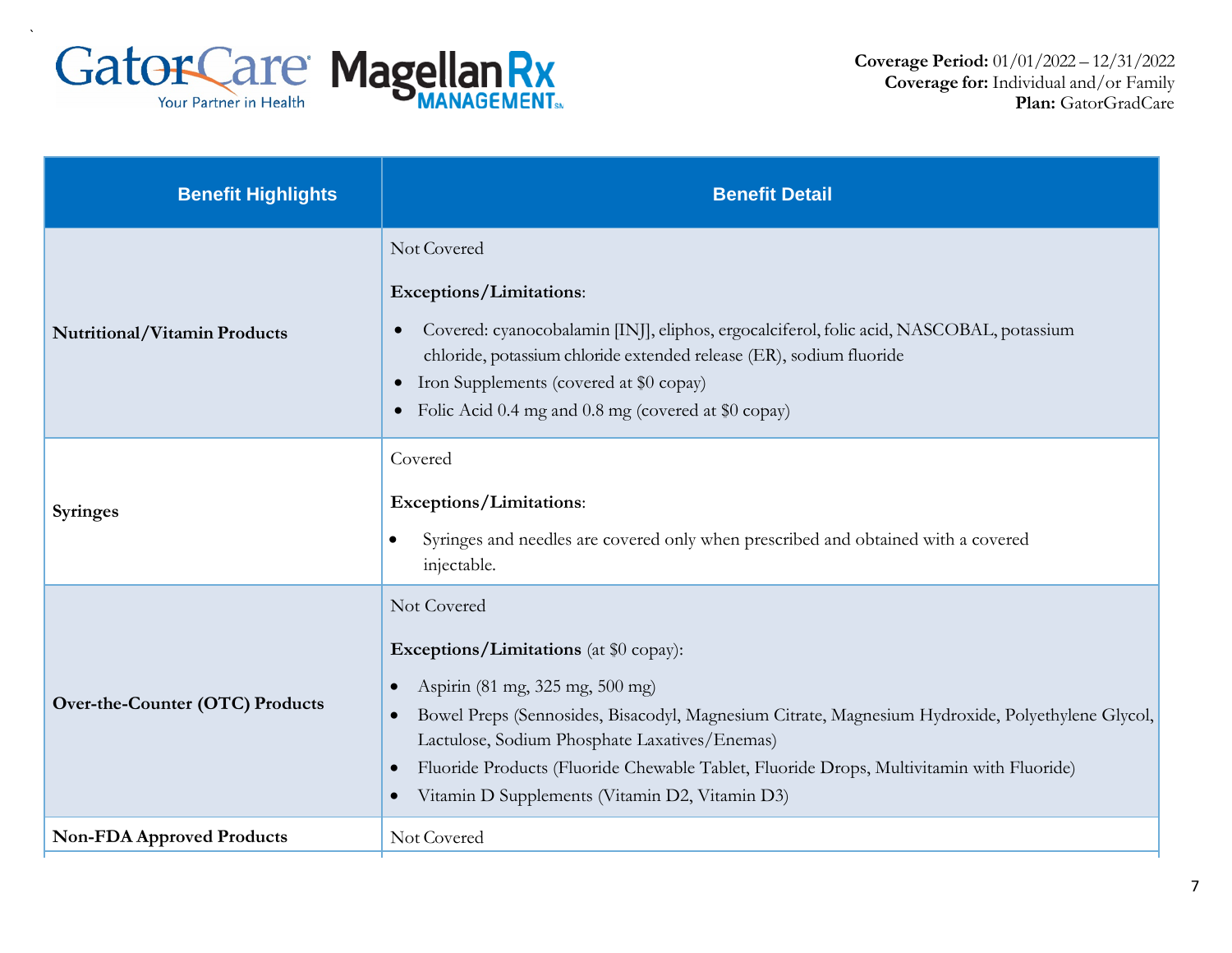

#### **Resources & Services:**

| <b>Resource</b>           | What you get                                                                                                                                                                                                                                                                                                             | <b>How to access</b>                                                                                                                                                                                                                                                                    |
|---------------------------|--------------------------------------------------------------------------------------------------------------------------------------------------------------------------------------------------------------------------------------------------------------------------------------------------------------------------|-----------------------------------------------------------------------------------------------------------------------------------------------------------------------------------------------------------------------------------------------------------------------------------------|
| <b>Customer Service</b>   | Member care representatives answer your specific<br>prescription benefit questions.<br>Magellan's language line is available for non-<br>English speaking callers. Five of the most<br>common languages are: Spanish, Arabic,<br>Vietnamese, Korean, and Chinese dialects.<br>A complete list is available upon request. | Call Magellan Customer Service at the number located<br>$\bullet$<br>on the back of your Florida Blue ID card.<br>Call toll free: 1-800-651-8921 (24X7)<br>$\bullet$<br>Go to: gatorcare.magellanrx.com/member<br>$\bullet$                                                             |
| Drug Coverage Information | Find out what prescription drugs are covered<br>under your plan and understand the coverage tier<br>for your prescription drug, find a pharmacy, and<br>price a drug.                                                                                                                                                    | Call Magellan Customer Service at the number<br>$\bullet$<br>located on the back of your Florida Blue ID card.<br>Call toll free: 1-800-651-8921 (24X7)<br>$\bullet$<br>Go to: gatorcare.magellanrx.com/member<br>$\bullet$<br>Understand coverage tiers: Formulary Lookup<br>$\bullet$ |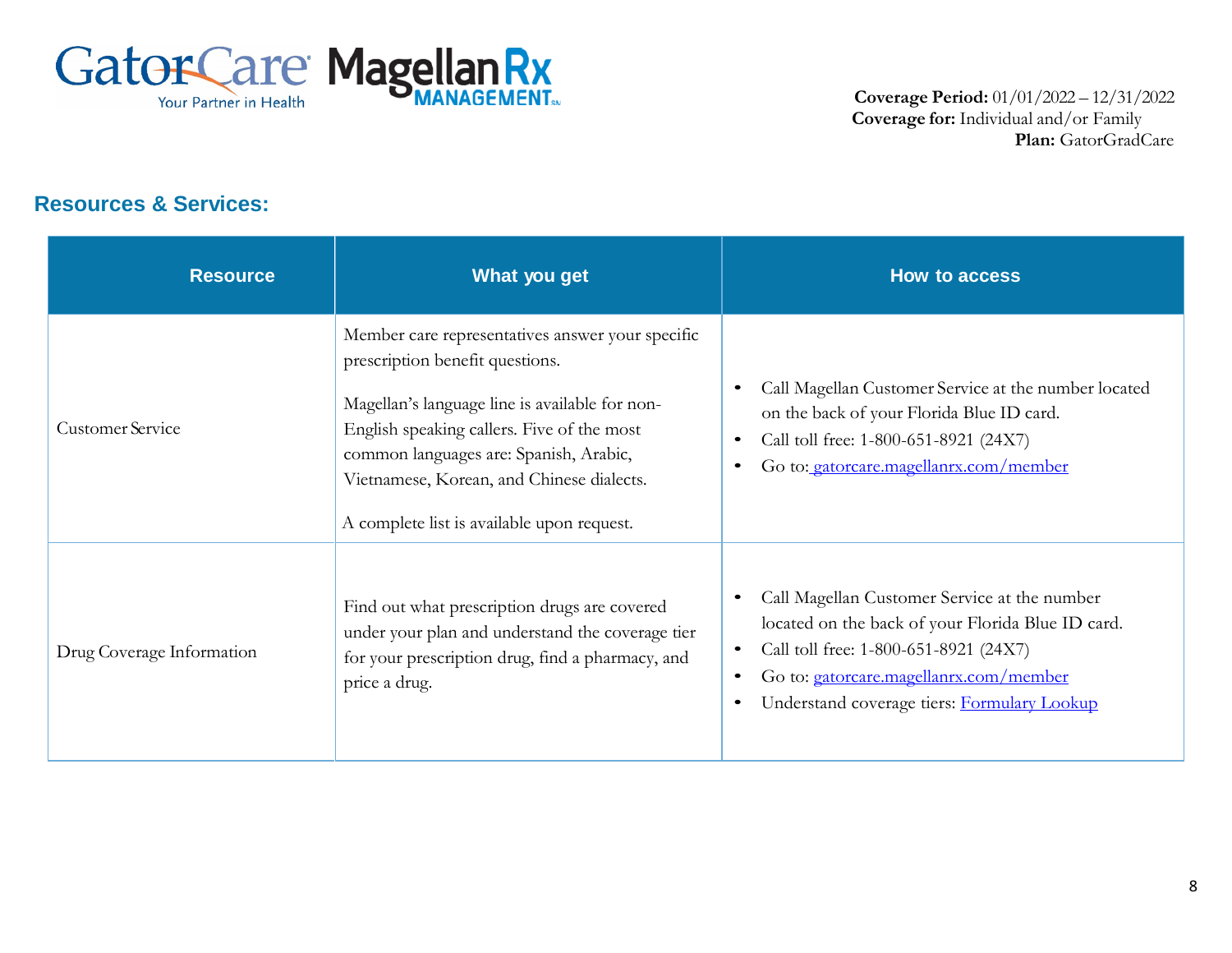

# **Resources & Services (cont):**

| <b>Resource</b>    | What you get                                                                   | How to access                                                                                                                                                                                                               |
|--------------------|--------------------------------------------------------------------------------|-----------------------------------------------------------------------------------------------------------------------------------------------------------------------------------------------------------------------------|
| Mail Order         | Get your ongoing prescriptions delivered to your<br>home – save time and money | Call Walgreens Mail Order at: 1-877-276-9360<br>$\bullet$<br>Go to: www.walgreens.com<br>$\bullet$<br>Call Shands Outpatient Pharmacy at: 1-352-265-0405<br>$\bullet$                                                       |
| Pharmacy Locations | Locate participating pharmacies                                                | Call Magellan Customer Service at the number located<br>$\bullet$<br>on the back of your Florida Blue ID card.<br>Call toll free: 1-800-651-8921 (24X7)<br>$\bullet$<br>Go to: gatorcare.magellanrx.com/member<br>$\bullet$ |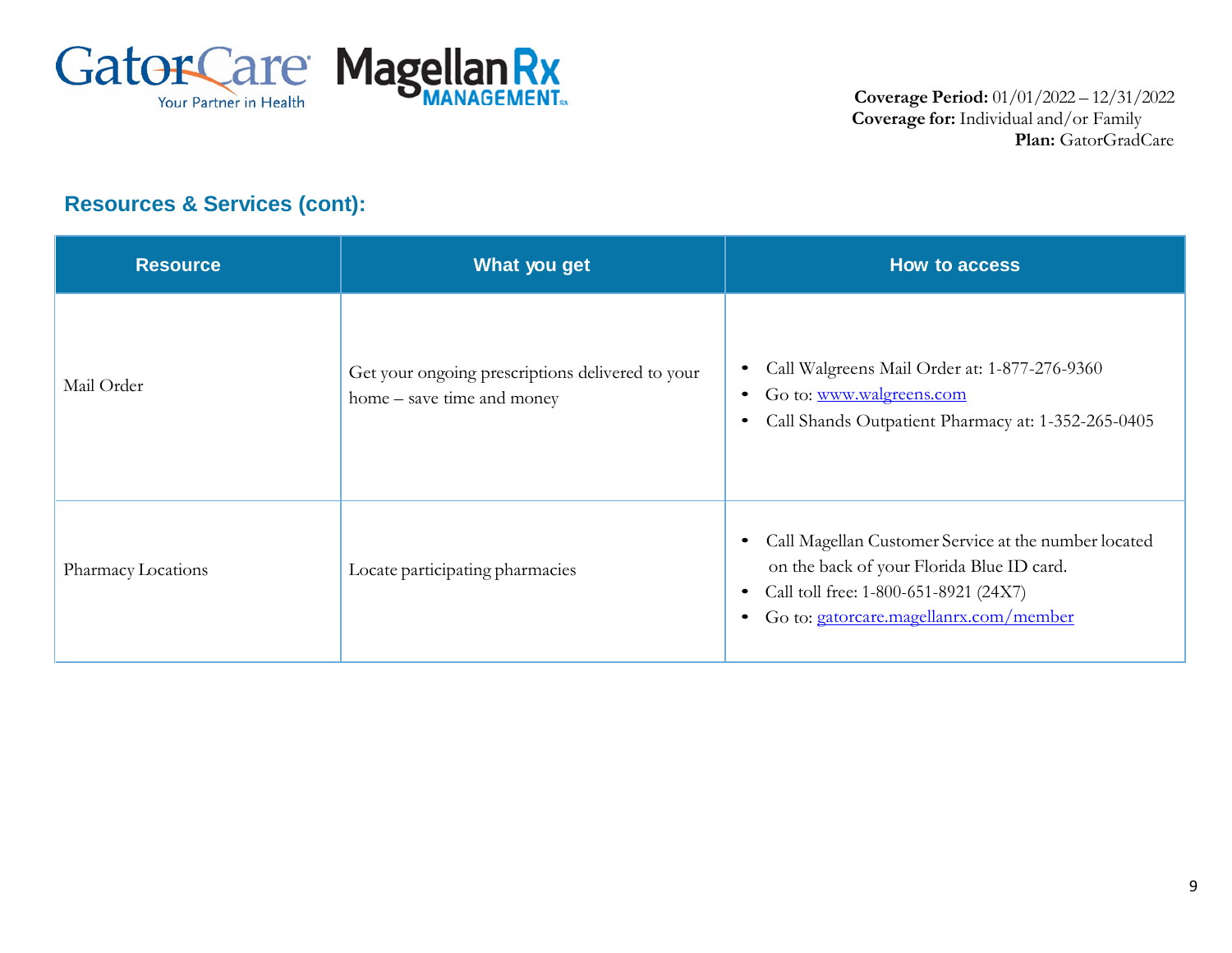

# **Resources & Services (cont):**

| <b>Resource</b>           | What you get                                                                                                                                                                                                                                                                                                                                                                                                                                | <b>How to access</b>                                                                                                                                                                                                                                                                                                                                                                                                                                                                                                                                                                                                                                                                                                                                                                                  |
|---------------------------|---------------------------------------------------------------------------------------------------------------------------------------------------------------------------------------------------------------------------------------------------------------------------------------------------------------------------------------------------------------------------------------------------------------------------------------------|-------------------------------------------------------------------------------------------------------------------------------------------------------------------------------------------------------------------------------------------------------------------------------------------------------------------------------------------------------------------------------------------------------------------------------------------------------------------------------------------------------------------------------------------------------------------------------------------------------------------------------------------------------------------------------------------------------------------------------------------------------------------------------------------------------|
| <b>Specialty Pharmacy</b> | Get your specialty prescription drugs filled with<br>best-in-class specialty pharmacy services including<br>comprehensive programs to optimize patient<br>treatment outcomes and your cost savings. The<br>majority of specialty medications will now require<br>prior authorization.<br>Specialty pharmacy network is limited to UF<br>Health and Magellan Rx, except those drugs only<br>available through limited distribution channels. | Call or fax Magellan Customer Service for prior authorization<br>before submitting your prescription:<br>Phone: 1-800-651-8921 or Fax: 1-888-272-1349<br>Magellan Rx Pharmacy, LLC<br>Phone: 1-866-554-2673; Fax: 1-866-364-2673<br>Customer Service M - F 8:00 a.m. - 7:00 p.m. EST.<br>On Call Pharmacists 24/7 for Urgent Requests.<br>UF Health Ambulatory Pharmacy - Jacksonville<br>Phone: (904) 244-4020<br>UF Health Pharmacy - Shands Cancer Hospital<br>Phone: (352) 733-0890; Fax: (352) 733-1291<br>UF Health Pharmacy - Shands Hospital<br>Phone: (352) 265-0405; Fax: (352) 265-0133<br>UF Health Pharmacy - Medical Plaza<br>Phone: (352) 265-8270; Fax: (352)265-8276<br>UF Health Pharmacy - Springhill<br>Phone: (352) 733-0090; Fax: (352) 733-0098<br>UF Health Leesburg Pharmacy |
|                           |                                                                                                                                                                                                                                                                                                                                                                                                                                             | Phone: (352) 323-5384; Fax: (352) 315-3679                                                                                                                                                                                                                                                                                                                                                                                                                                                                                                                                                                                                                                                                                                                                                            |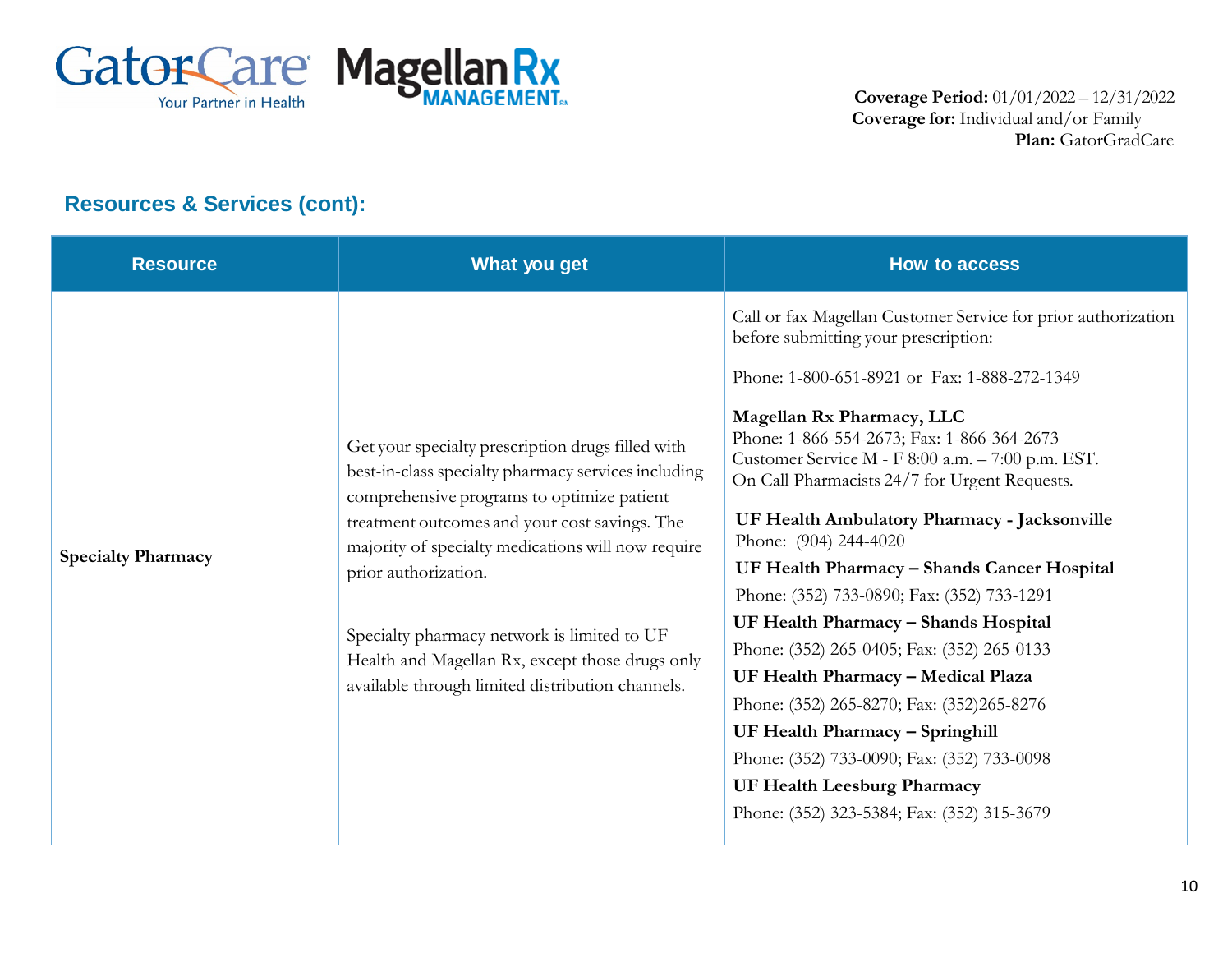

**Coverage Period:** 01/01/2022 – 12/31/2022 **Coverage for:** Individual and/or Family **Plan:** GatorGradCare

#### **Terms to Know:**

**Formulary** - a list of Food and Drug Administration (FDA) approved prescription drugs (generic and brand-name) and drug supplies. Over-the-counter, injectable medications and drug supplies are not included in this formulary unless they are specifically listed. The formulary is subject to periodic review and modifications.

**Retail –** any licensed pharmacy that you can physically enter to obtain a prescription.

**Mail Order** – mail order pharmacies that dispense prescription drugs through the U.S. Mail.

**Mandatory Generic:** if you use a brand-name drug when a generic is available, you pay the applicable copay plus the cost difference between the brand drug and the generic drug.

**Maintenance Drugs:** drug that is used to treat a chronic illness or condition.

# **Types of Drugs:**

Generic – drugs that contain the same active ingredients as a brand-name drug and become available when the patent protection expires on the brandname drug and is approved by the FDA.

**Preferred/Formulary Brand Name** - a brand-name drug on the plan's formulary. Using this drug is less expensive than using a non-preferred/nonformulary drug.

**Non-preferred/Non-formulary Brand Name** – a drug that is not on the plan's formulary list. You will pay more even if your doctor recommends it.

**Specialty** – a drug used to treat serious or chronic medical conditions such as multiple sclerosis, hemophilia, hepatitis and rheumatoid arthritis. It is typically a self-administered injectable medication often requiring special handling or refrigeration.